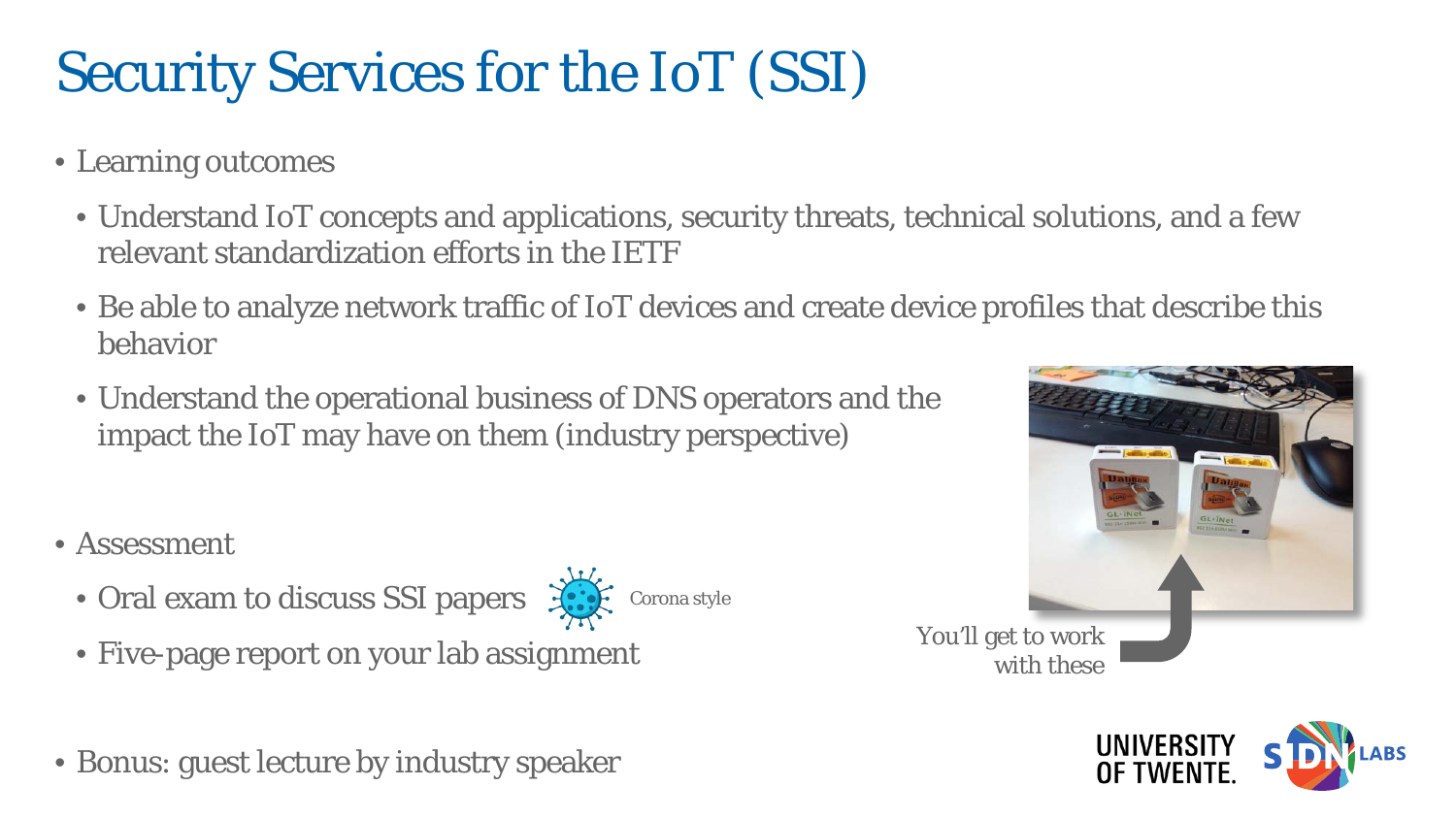## What do students think?

"Interesting topic and nice to see a collaboration with SIDN"



"Lectures were very informative"





well constructed<br>"Wide range of topics covered and thought out" which is good to get an overview of different aspects of IoT environment."

"Well constructed